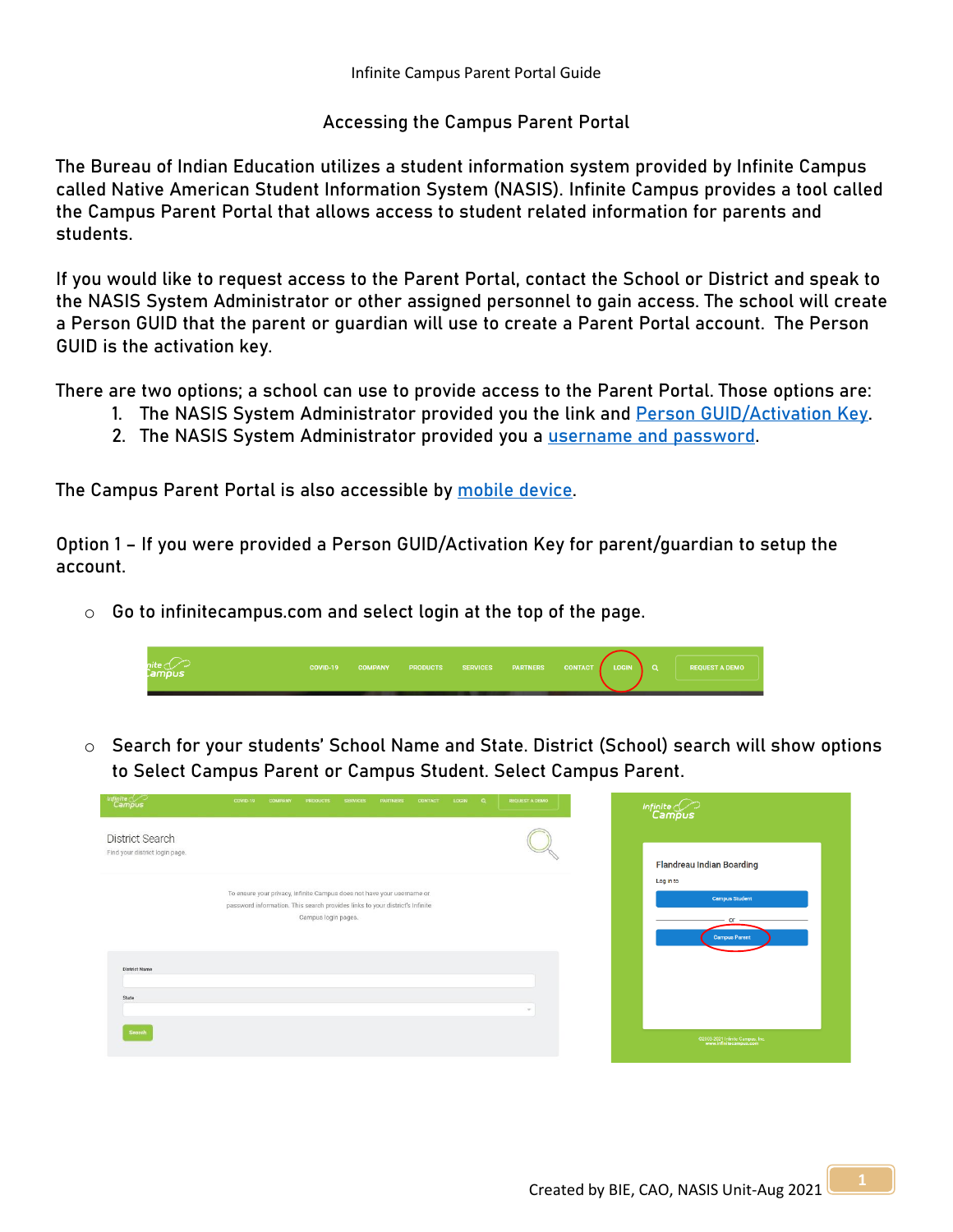o New Users should select new user and enter the activation key they were provided.

| $\overbrace{\mathsf{Infinite}}^{\mathsf{Infinite}}$      | <b>Campus Parent</b>                 |  |  |  |  |
|----------------------------------------------------------|--------------------------------------|--|--|--|--|
| <b>Flandreau Indian Boarding</b>                         | <b>Announcements</b>                 |  |  |  |  |
| <b>Parent Username</b>                                   |                                      |  |  |  |  |
| Password                                                 | There are no district announcements. |  |  |  |  |
| Log In                                                   |                                      |  |  |  |  |
| Help                                                     |                                      |  |  |  |  |
| Log in to Campus Student                                 |                                      |  |  |  |  |
| or<br>New User?                                          |                                      |  |  |  |  |
| @2003-2021 Infinite Campus, Inc.   Version:Campus.2124.6 |                                      |  |  |  |  |

- o Create a username and password (Username 6 or more characters; Password 9 or more characters including at least one number).
- o Return to login and enter your newly created username and password.

<span id="page-1-0"></span>**Option 2 – If you were provided a username and password.**

- o Go to infinitecampus.com and select login at the top of the page.
- o Enter your username and password provided.

| Infinite<br><b>Campus</b>                           |                                      | <b>Campus Parent</b> |
|-----------------------------------------------------|--------------------------------------|----------------------|
| <b>Flandreau Indian Boarding</b><br>Parent Username | Announcements                        |                      |
| Password                                            | There are no district announcements. |                      |
| Log In                                              |                                      |                      |
| Help                                                |                                      |                      |
| Log in to Campus Student                            |                                      |                      |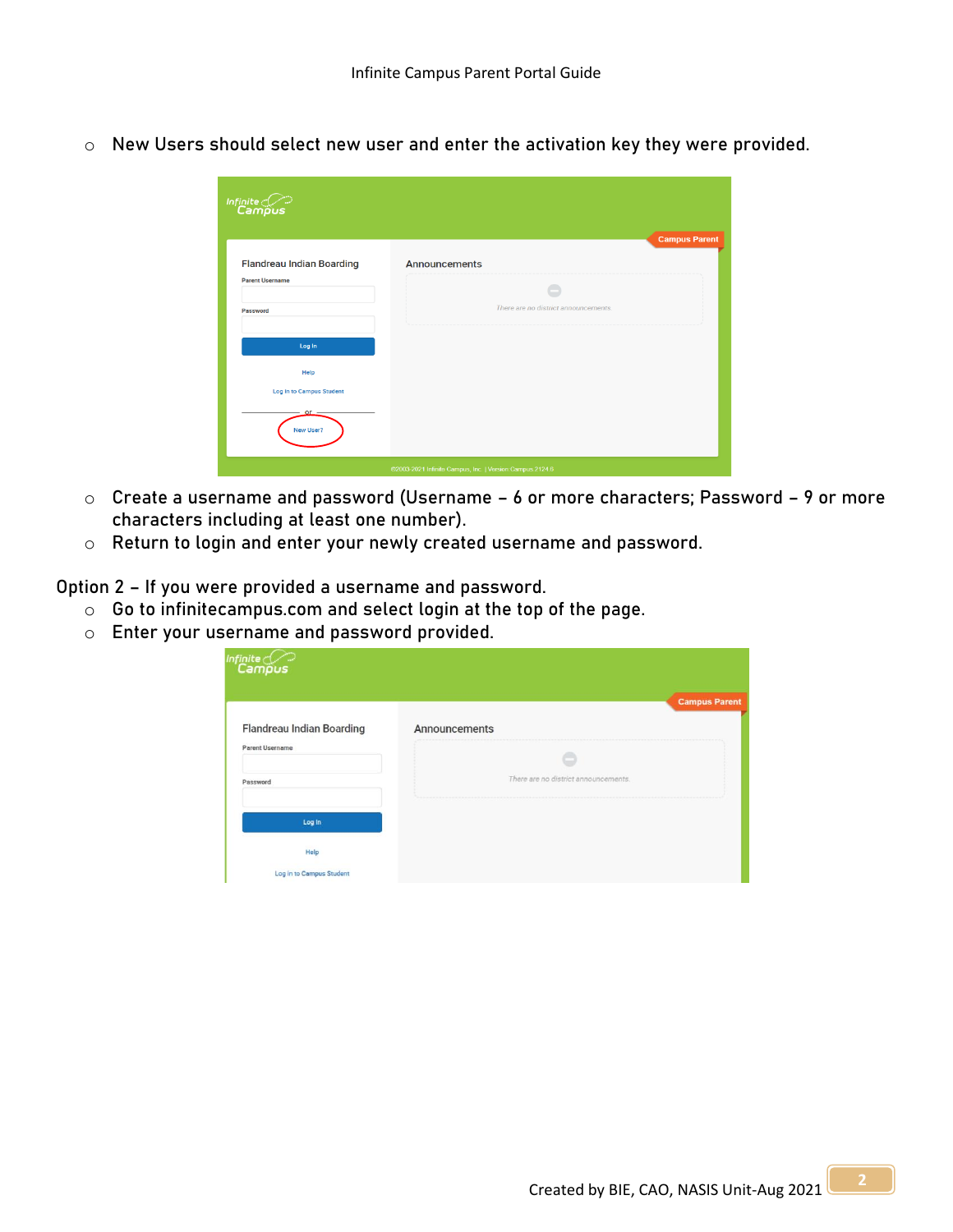<span id="page-2-0"></span>**Mobile access is available** using either Android (ex. Samsung, LG) or iOS (ex. Apple). The IC Mobile Portal App is available for download from the Google Play Store or the Apple App Store.

Parents/guardians will need a username and password to access the Parent Portal using a mobile device. You may have created your username and password from the instructions above. If not, contact the schools' NASIS System Administrator for assistance.

You will search for the Infinite Campus App in Google Play Store or Apple App Store.

o Download and install the appropriate App for your device



- o Launch the App and enter the School Name and State.
- o Enter your Username and Password.

| Infinite $\ll$<br>Campus         | Infinite $\subset \subset$<br>Campus                       |
|----------------------------------|------------------------------------------------------------|
| District Name                    | <b>Campus Parent</b>                                       |
| Enter at least three characters. | <b>Flandreau Indian Boarding</b><br><b>Parent Username</b> |
| State                            |                                                            |
| ÷                                | Password                                                   |
| Search District                  | Stay logged in @<br>۰                                      |
| Help                             | Log In                                                     |